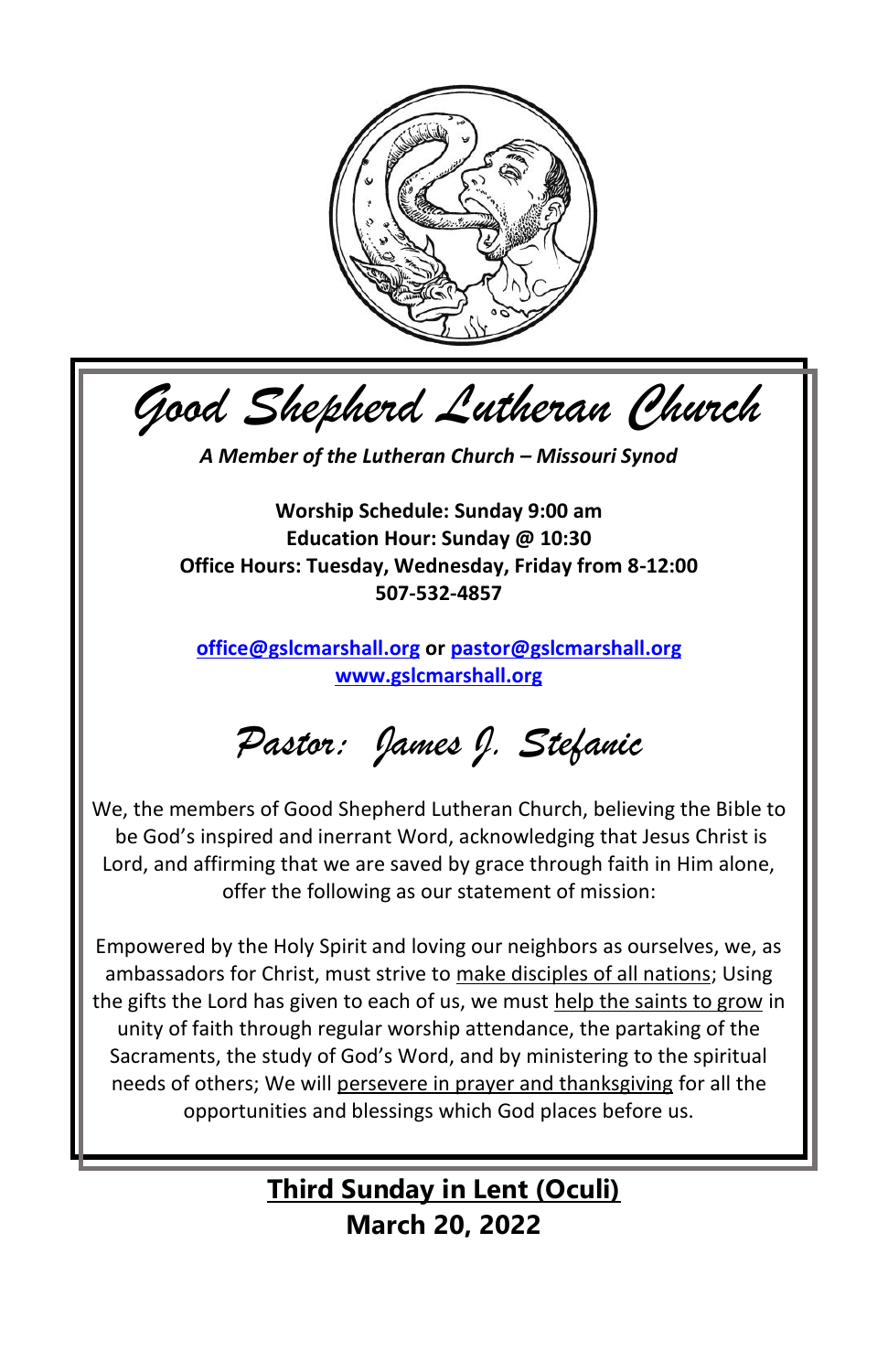Opening Song: "**Shout to the Lord" GSLC 14**

## **Opening Versicles** (Lent) **Lent**

# $\Box$  This is the day which the Lord has made;

- C **let us rejoice and be glad in it.**
- L From the rising of the sun to its setting,
- C **the name of the Lord is to be praised.**
- L Return to the Lord, your God, for He is gracious and merciful,
- C **slow to anger, and abounding in steadfast love, and repents of evil.**
- L Jesus said: If any man would come after Me,
- C **let him deny himself and take up his cross and follow Me.**
- L Christ was wounded for our transgressions.
- C **He was bruised for our iniquities.**
- $\Box$  From the rising of the sun to its setting,
- C **the name of the Lord is to be praised.**

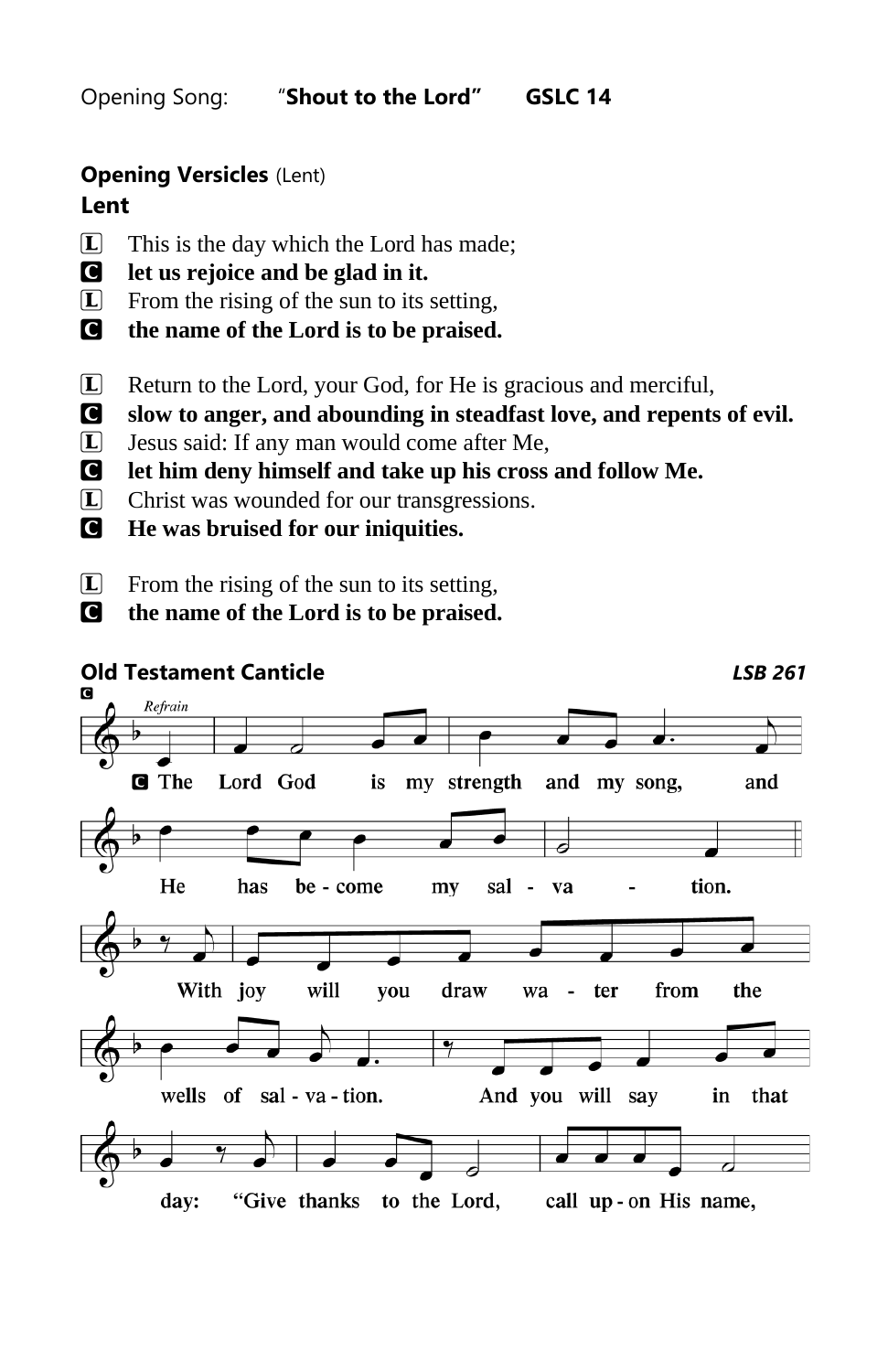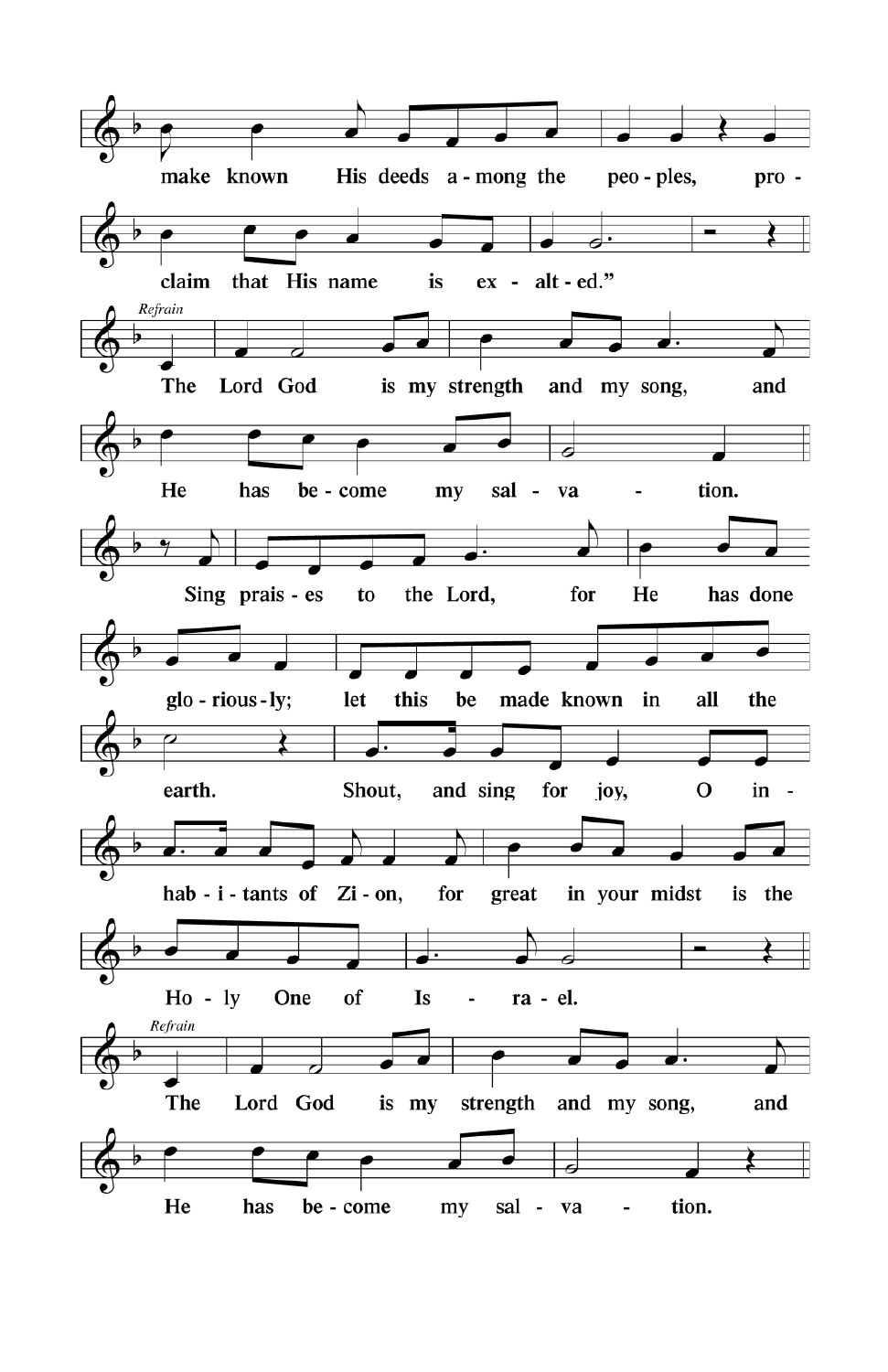## **Children's Message**

## **Readings from Holy Scripture**

Old Testament: **Exodus 8:16-24**

## **Psalm 136:1-16; (antiphon v.16)**

<sup>16</sup>to him who led his people through the wilderness, **for his steadfast love endures forever;** <sup>1</sup>Give thanks to the LORD, for he is good, **for his steadfast love endures forever.** <sup>2</sup>Give thanks to the God of gods. **for his steadfast love endures forever.** <sup>3</sup>Give thanks to the Lord of lords **for his steadfast love endures forever;** 4 to him who alone does great wonders, **for his steadfast love endures forever;** <sup>5</sup>to him who by understanding made the heavens, **for his steadfast love endures forever;**  $6$ to him who spread out the earth above the waters, **for his steadfast love endures forever;** <sup>7</sup> to him who made the great lights, **for his steadfast love endures forever;** <sup>8</sup>the sun to rule over the day, **for his steadfast love endures forever;** <sup>9</sup>the moon and stars to rule over the night, **for his steadfast love endures forever;**  $10$ to him who struck down the firstborn of Eqypt, **for his steadfast love endures forever;** <sup>11</sup> and brought Israel out from among them, **for his steadfast love endures forever;**  $12$ with a strong hand and an outstretched arm, **for his steadfast love endures forever;**  $13$ to him who divided the Red Sea in two, **for his steadfast love endures forever;**  $14$ and made Israel pass through the midst of it, **for his steadfast love endures forever;** <sup>15</sup>but overthrew Pharaoh and his host in the Red Sea, **for his steadfast love endures forever;** <sup>16</sup>to him who led his people through the wilderness, **for his steadfast love endures forever; Glory be to the Father and | to the Son\***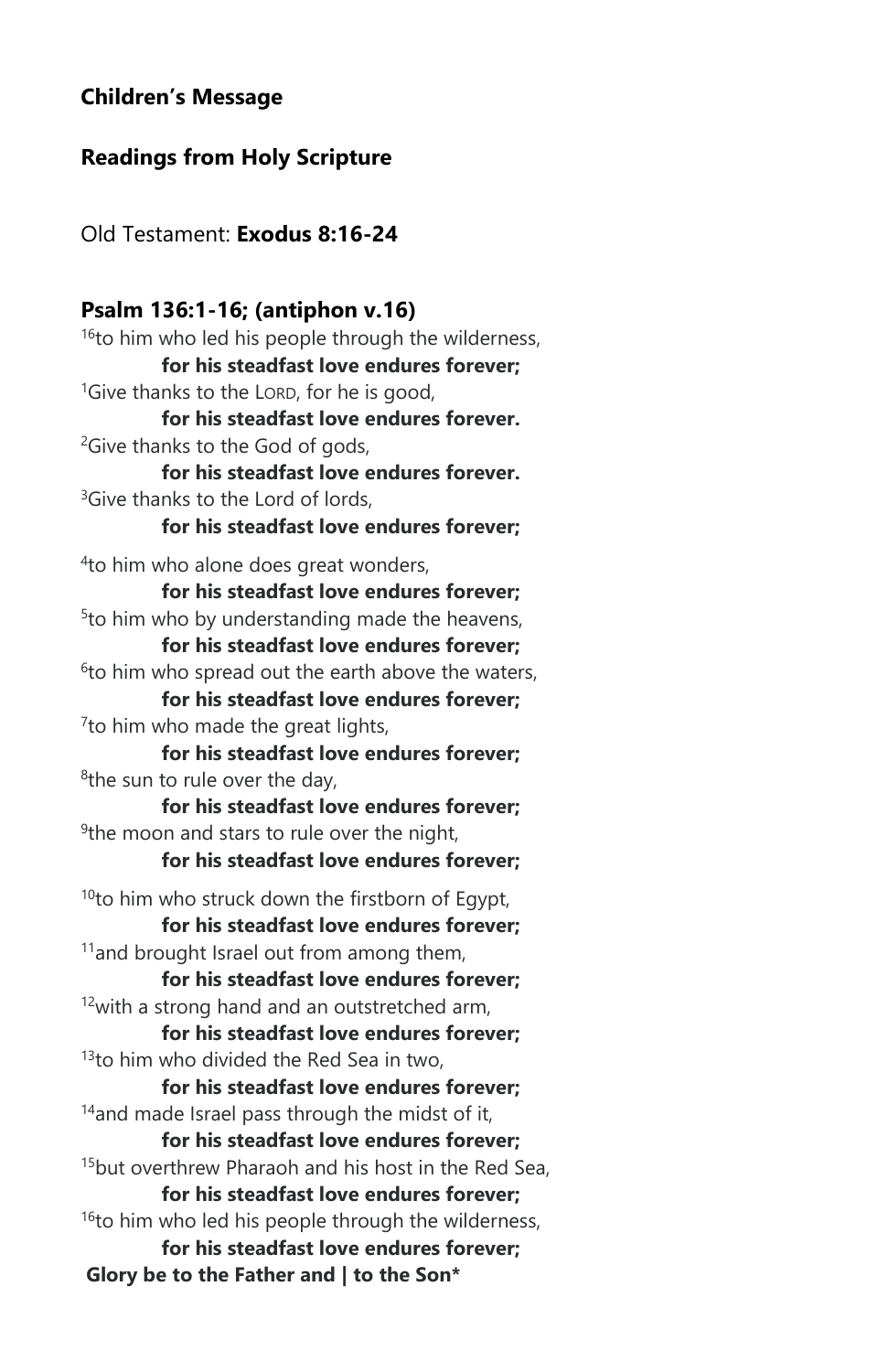**and to the Holy | Spirit; as it was in the be- | ginning,\* is now, and will be forever. | Amen.**  <sup>16</sup>to him who led his people through the wilderness, **for his steadfast love endures forever;**

Epistle Reading: **Ephesians 5:1-9**

**Tract** Psalm 123:1–3a

**To you I lift up my eyes,**

**O you who are enthroned in the heavens!**

**Behold, as the eyes of servants look to the hand of their master,**

**so our eyes look to the LORD our God, till he has mercy upon us.**

**Have mercy upon us, O LORD,**

**have mercy upon us.**

Holy Gospel: **Luke 11:14-28**

## **Responsory** (Lent)

- $\boxed{\mathbf{L}}$  We have an advocate with the Father: Jesus Christ, the Righteous One.
- C **He was delivered up to death; He was delivered for the sins of the people.**
- L Blessed is the one whose transgression is forgiven, whose sin is covered.
- C **He was delivered up to death; He was delivered for the sins of the people.**
- L We have an advocate with the Father; Jesus Christ, the Righteous One.
- C **He was delivered up to death; He was delivered for the sins of the people.**

## **Ten Commandments**

- C **You shall have no other gods.**
	- **You shall not misuse the name of the Lord your God.**

**Remember the Sabbath day by keeping it holy.**

**Honor your father and your mother.**

**You shall not murder.**

**You shall not commit adultery.**

**You shall not steal.**

**You shall not give false testimony against your neighbor.**

**You shall not covet your neighbor's house.**

**You shall not covet your neighbor's wife, or his manservant or**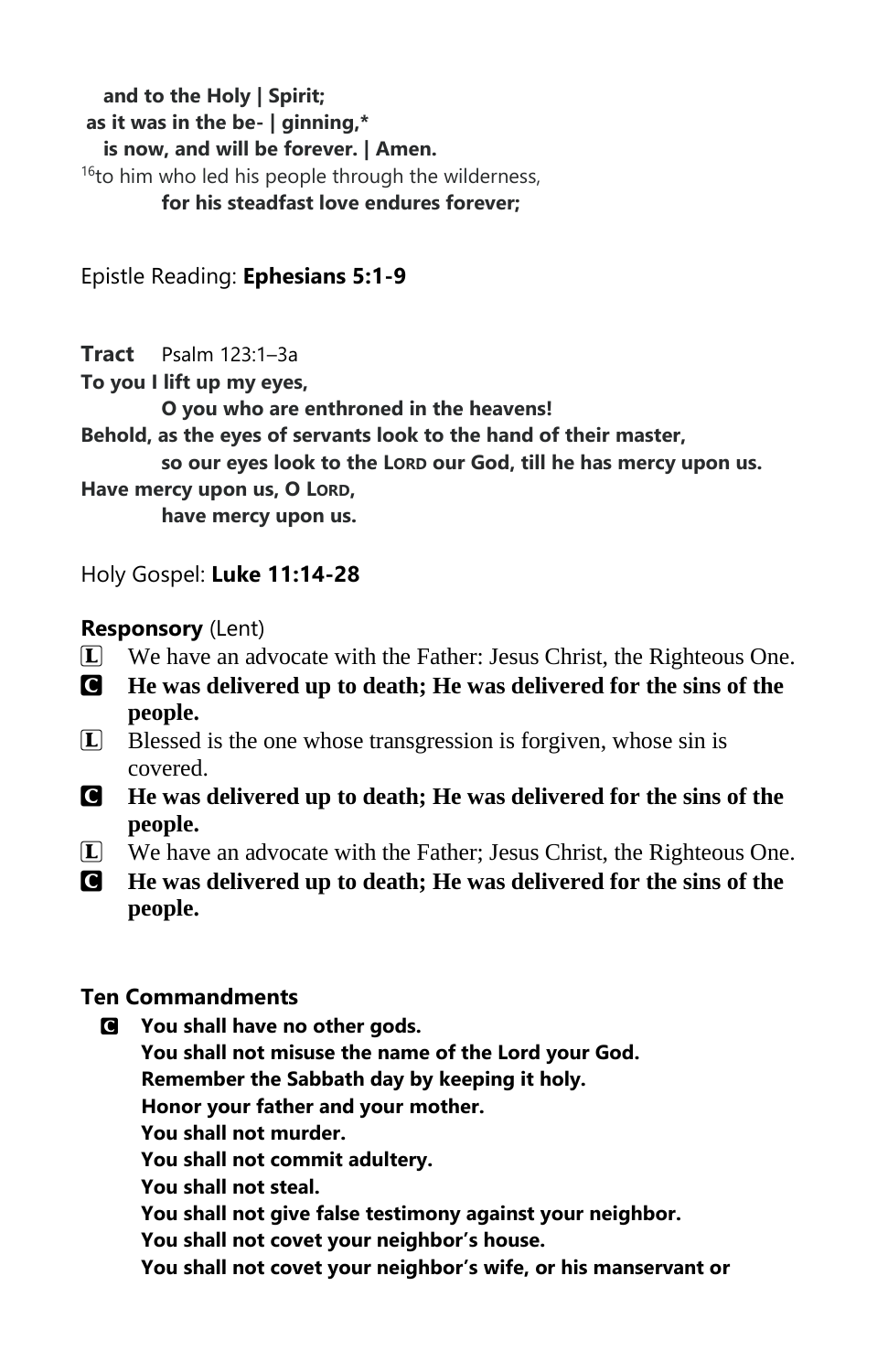**maidservant, his ox or donkey, or anything that belongs to your neighbor.**

### **Apostles' Creed**

C **I believe in God, the Father Almighty, maker of heaven and earth. And in Jesus Christ, His only Son, our Lord, who was conceived by the Holy Spirit, born of the virgin Mary, suffered under Pontius Pilate, was crucified, died and was buried. He descended into hell. The third day He rose again from the dead. He ascended into heaven and sits at the right hand of God the Father Almighty. From thence He will come to judge the living and the dead. I believe in the Holy Spirit, the holy Christian Church, the communion of saints, the forgiveness of sins, the resurrection of the body,** and the life  $\div$  everlasting. Amen.

#### **Lord's Prayer**

C **Our Father who art in heaven,**

 **hallowed be Thy name,**

 **Thy kingdom come,**

 **Thy will be done on earth as it is in heaven;**

 **give us this day our daily bread;**

 **and forgive us our trespasses as we forgive those who trespass against us;**

 **and lead us not into temptation,**

 **but deliver us from evil.**

**For Thine is the kingdom and the power and the glory forever and ever. Amen.**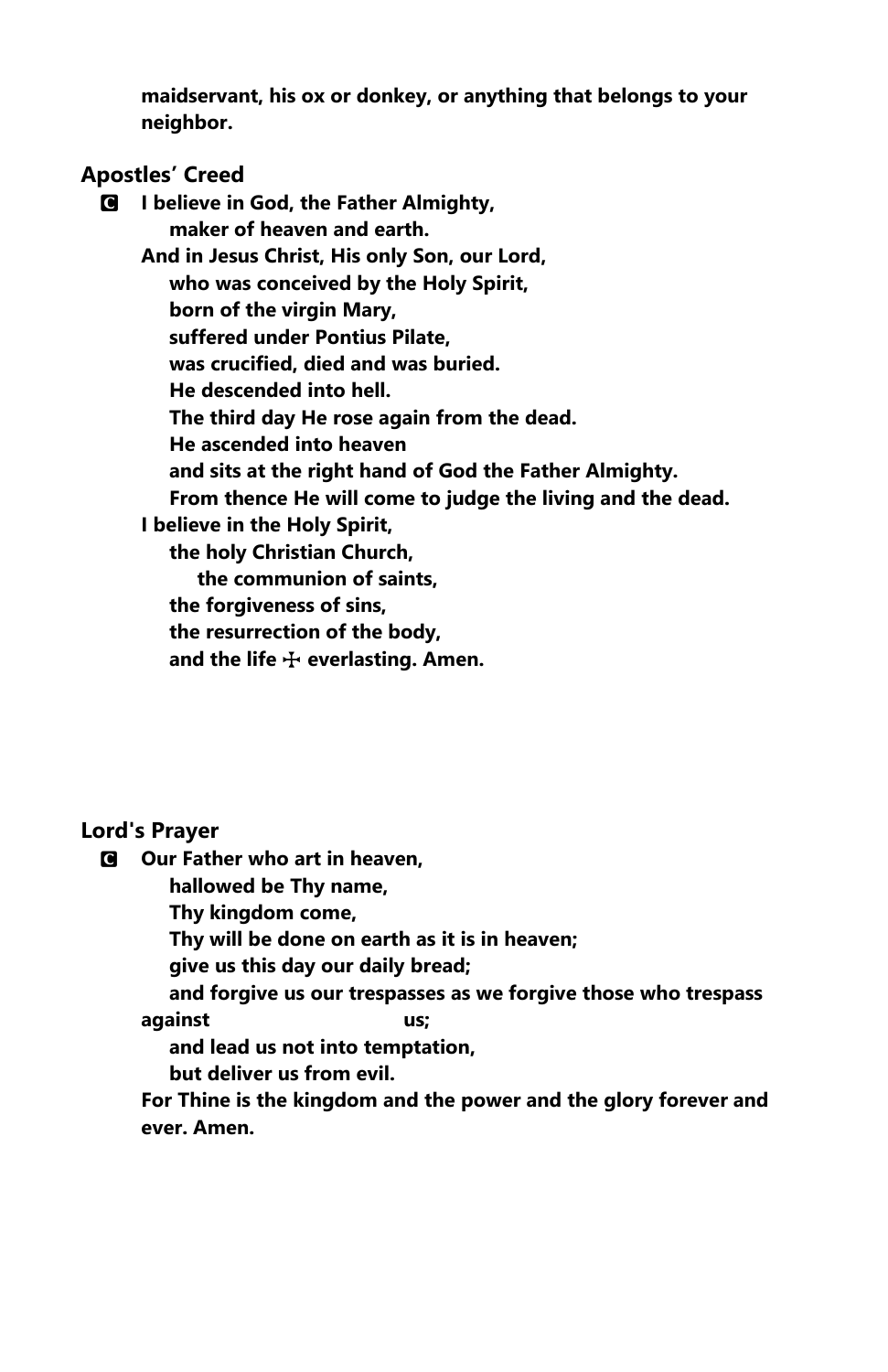## **Confession**

*What sins should we confess?*

Before God we should plead guilty of all sins, even those we are not aware of, as we do in the Lord's Prayer; but before the Pastor we should confess only those sins which we know and feel in our hearts.

## **Sermon**

**Sermon Hymn**: **"Lord of Our Life" LSB 659**

**Prayer** *LSB 265*

- $\Box$  In peace let us pray to the Lord:
- C **Lord, have mercy.**
- $\mathbb{L}$  For the gift of divine peace and of pardon, with all our heart and with all our mind, let us pray to the Lord:
- C **Lord, have mercy.**
- L For the holy Christian Church, here and scattered throughout the world, and for the proclamation of the Gospel and the calling of all to faith, let us pray to the Lord:
- C **Lord, have mercy.**
- **L** For this nation, for our cities and communities, and for the common welfare of us all, let us pray to the Lord:

## C **Lord, have mercy.**

- L For seasonable weather and for the fruitfulness of the earth, let us pray to the Lord:
- C **Lord, have mercy.**
- **L** For those who labor, for those whose work is difficult or dangerous, and for all who travel, let us pray to the Lord:
- C **Lord, have mercy.**
- $\Box$  For all those in need, for the hungry and homeless, for the widowed and orphaned, and for all those in prison, let us pray to the Lord:
- C **Lord, have mercy.**
- $\Box$  For the sick and dying and for all those who care for them, let us pray to the Lord:
- C **Lord, have mercy.**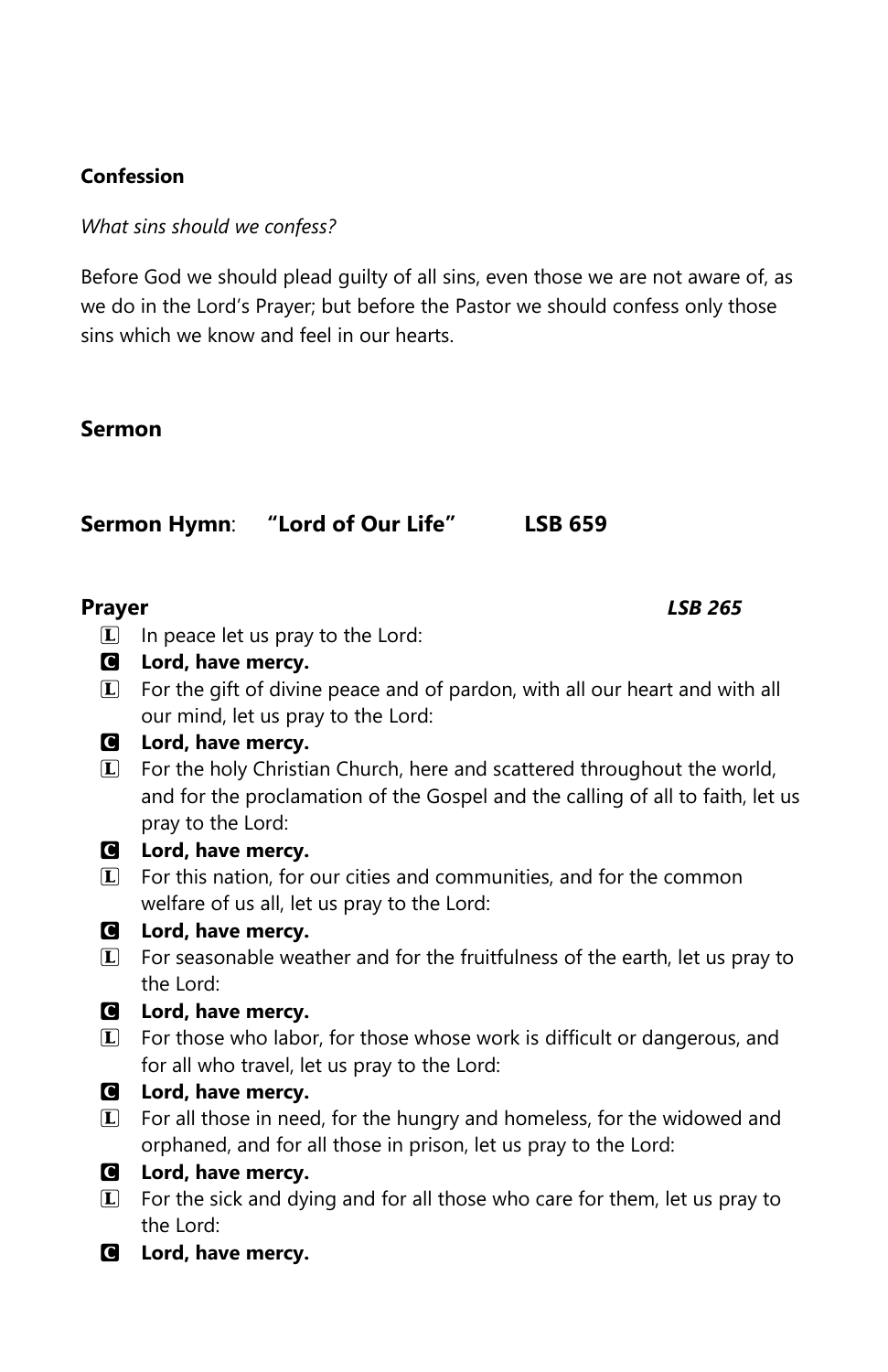- L For . . . *[additional bids for prayer may be inserted here]* . . . let us pray to the Lord:
- C **Lord, have mercy.**
- $\Box$  Finally, for these and for all our needs of body and soul, let us pray to the Lord:
- C **Lord, have mercy. Christ, have mercy. Lord, have mercy.**

## **Collect of the Day**

O God, whose glory it is always to have mercy, be gracious to all who have gone astray from Your ways and bring them again with penitent hearts and steadfast faith to embrace and hold fast the unchangeable truth of Your Word; through Jesus Christ, Your Son, our Lord, who lives and reigns with You and the Holy Spirit, one God, now and forever.

C **Amen.**

## **Collect for the Word**

**L** Blessed Lord, You have caused all Holy Scriptures to be written for our learning. Grant that we may so hear them, read, mark, learn, and take them to heart that, by the patience and comfort of Your holy Word, we may embrace and ever hold fast the blessed hope of everlasting life; through Jesus Christ, Your Son, our Lord, who lives and reigns with You and the Holy Spirit, one God, now and forever.

C **Amen.**

## **Morning Prayer**

C **I thank You, my heavenly Father, through Jesus Christ, Your dear Son, that You have kept me this night from all harm and danger; and I pray that You would keep me this day also from sin and every evil, that all my doings and life may please You. For into Your hands I commend myself, my body and soul, and all things. Let Your holy angel be with me, that the evil foe may have no power over me. Amen.**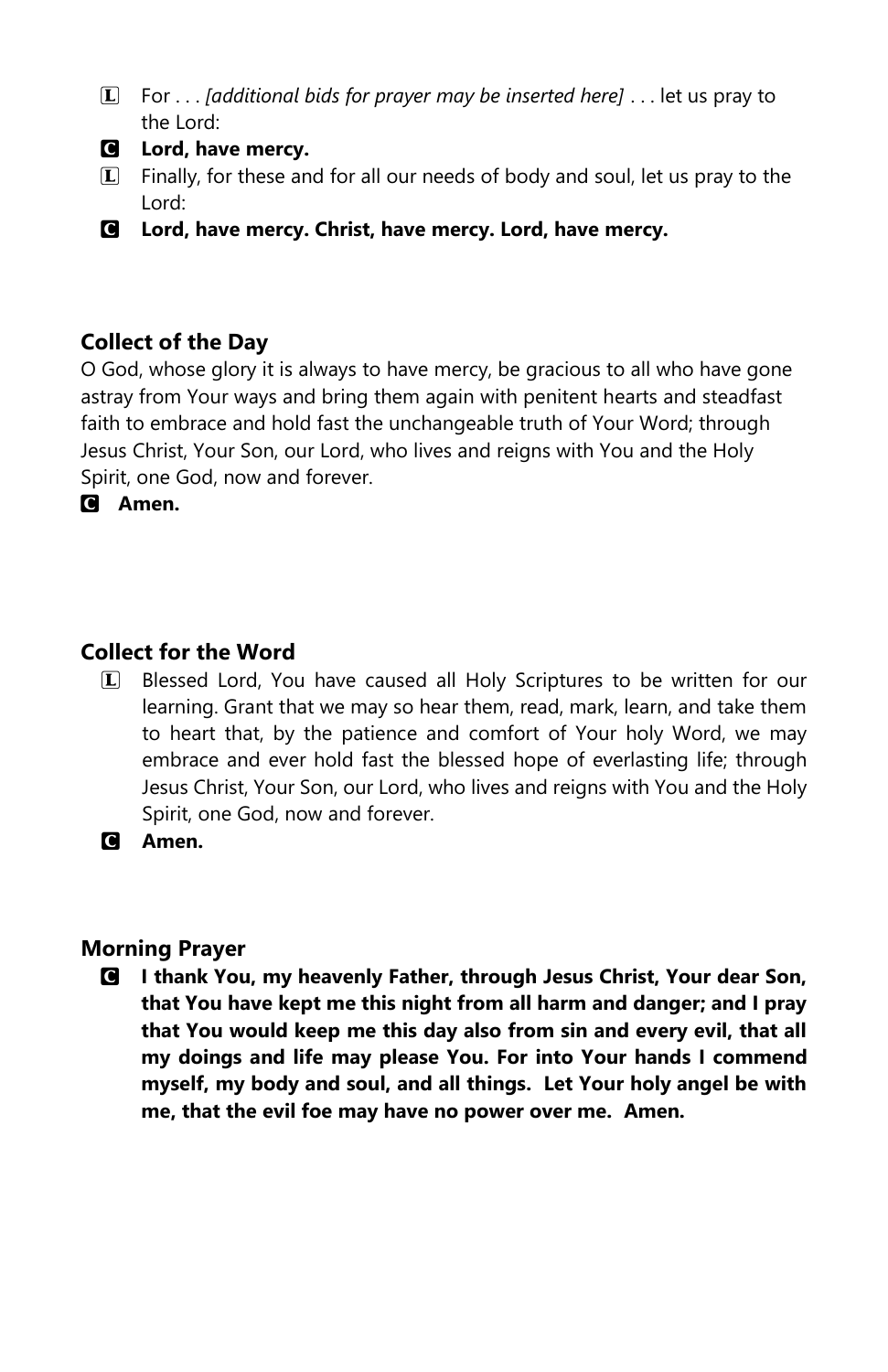## **Alternate NT Canticle: "There Is a Redeemer" GSLC 13**

## **Blessing**

- $\Box$  Let us bless the Lord.
- C **Thanks be to God.**
- $\Box$  The almighty and merciful Lord, the Father, the  $\pm$  Son, and the Holy Spirit, bless and preserve you.
- C **Amen.**

#### Closing Song: **"This What I Believe" GSLC 43**

Acknowledgments

Service of Prayer and Preaching from Lutheran Service Book. Unless otherwise indicated, all scripture quotations are from *The Holy Bible, English Standard Version*, copyright © 2001 by Crossway Bibles, a division of Good News Publishers. Used by permission. All rights reserved. Created by Lutheran Service Builder © 2006 Concordia Publishing House.

For this we must know, that all our shelter and protection rest in prayer alone. For we are far too feeble to cope with the devil and all his power and adherents that set themselves against us, and they might easily crush us under their feet. Therefore we must consider and take up those weapons with which <sup>31</sup> Christians must be armed in order to stand against the devil. For what do you think has hitherto accomplished such great things, has checked or quelled the counsels, purposes, murder, and riot of our enemies, whereby the devil thought to crush us, together with the Gospel, except that the prayer of a few godly men intervened like a wall of iron on our side? They should else have witnessed a far different tragedy, namely, how the devil would have destroyed all Germany in its own blood. But now they may confidently deride it and make a mock of it; however, we shall nevertheless be a match both for themselves and the devil by prayer alone, if we only persevere diligently and not become slack.  $32$  For whenever a godly Christian prays: Dear Father, let Thy will be done, God speaks from on high and says: Yes, dear child, it shall be so, in spite of the devil and all the world.

*The Book of Concord* – The Lord's Prayer, 30-32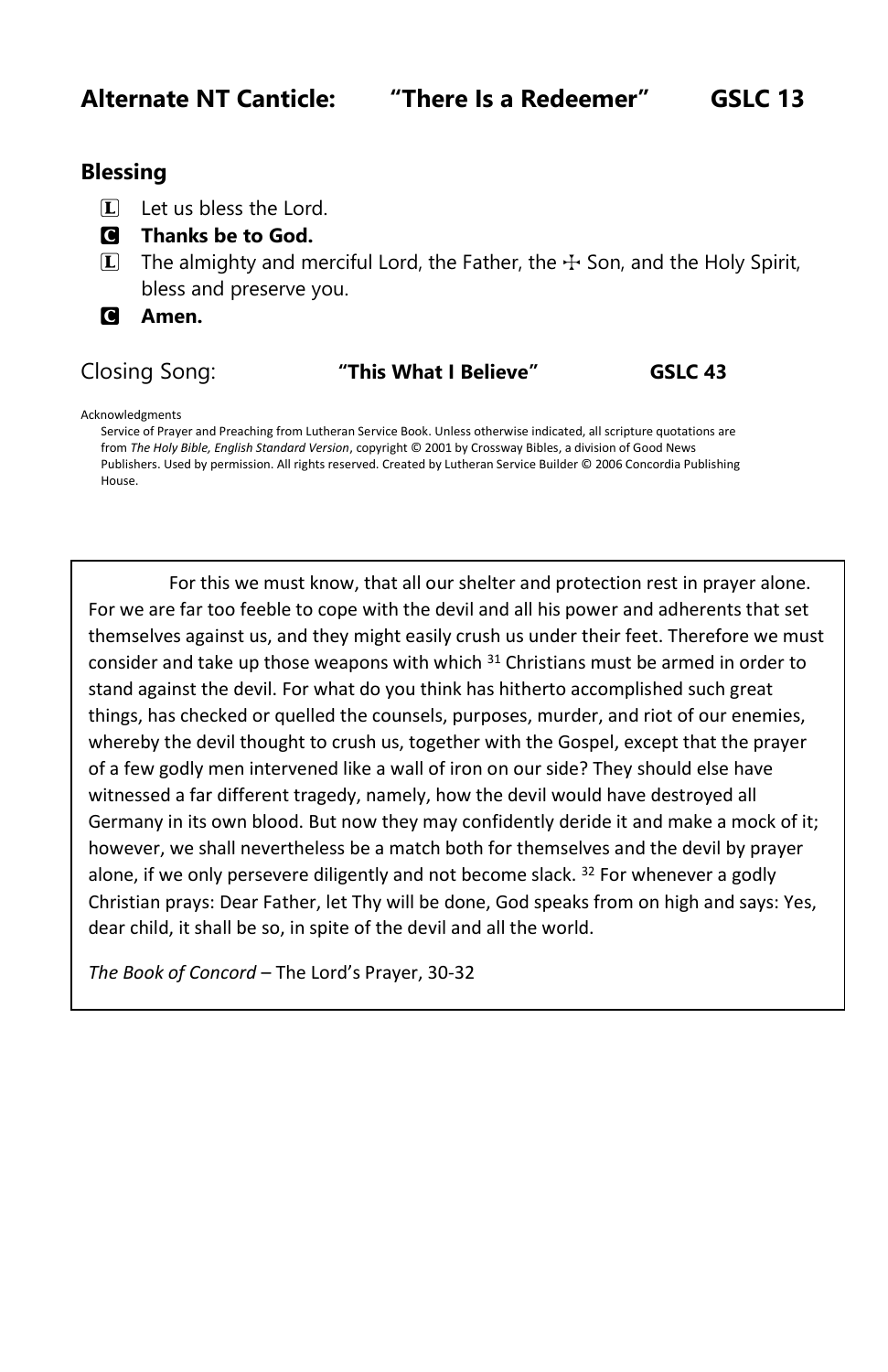## **Those Serving today and next week March 20 & March 27**

**Music:** Beth Steuck **Elder:** John Gunter **Acolyte:** Jaxen Staufacker **Ushers:** Dan Radel & Mark Henkelman **Counters:** Steven Davis **Servers:** Steve & Carrie Davis

#### **3/27**

**Music:** Beth Steuck **Elder:** Darwin Leek **Acolyte:** Ian Brockberg **Ushers:** Dan Radel & Mark Henkelman **Counters:** Peggy Peterson **Servers:** 

> **Attendance for Sunday, March 13, 2022:** Worship Service: **N/A** Communicants: **70**

### **This Week at Good Shepherd 3/20 – 3/27**

**Sunday**  9am – Service of Prayer & Preaching - PRAISE BAND 10:30am – Education Hour

## **Monday**

**Tuesday** 7pm – AA Meeting

#### **Wednesday**

7am – Men's Bible Study 5:30pm – Confirmation 5:45pm – Lenten Meal 6:00pm – Chimes Practice 7pm – Lenten Divine Service

#### **Thursday**

Pastor's Day Off/Church Office Closed

**Saturday** 7:30am - Men's Book Study

**Sunday** 9am – Divine Service III 10:30am – Education Hour

So it was, throughout the ages, that Holy Christendom, whether or not they assembled also on other days of the week, would always assemble every Sunday (which, biblically, begins on Saturday night), in order especially to receive the Holy Sacrament in the Mass.

Therefore the orders of Matins and Vespers, as other non-Communion services, were really never intended as replacements for the Mass on Sunday morning. Rather, they were used either on weekdays or as pre-sacramental services. But Sunday was reserved especially for high worship, that is, for the reception of the Holy Supper.

A Layman's Guide to the Liturgy, Why do we worship on Sunday? - Parag.2-3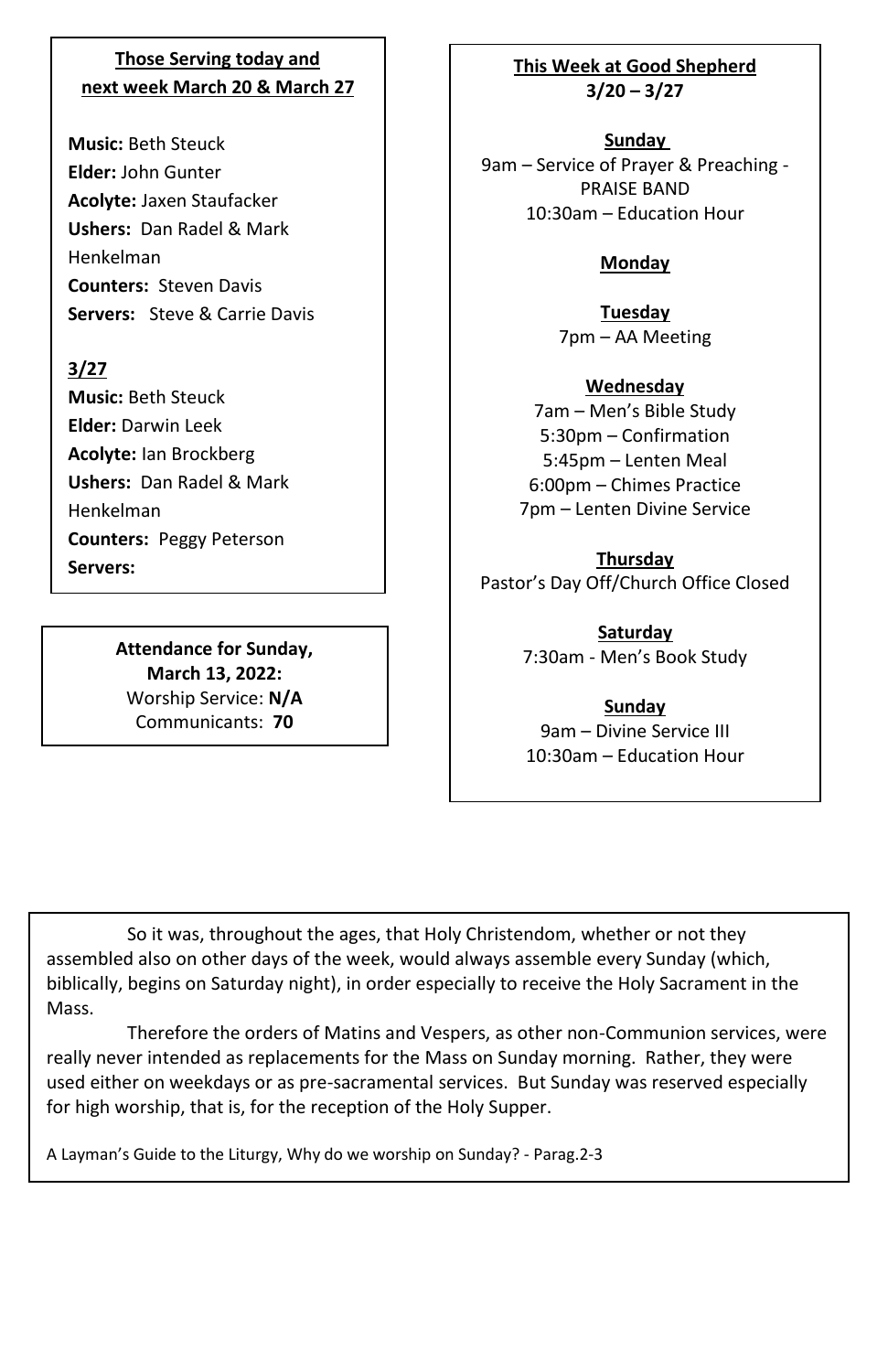## **The Congregation at Prayer**

#### **How to use this bulletin for daily prayer all week long.**

*Reading God's Word and offering up our prayers to God should be part of our daily routine. Below is an outline for a simple daily devotion.*

*Also included is a portion of the Small Catechism for the week and the prayers of our parish.*

Invocation: **In the name of the Father, and of the Son, and of the Holy Spirit. Amen.** Introit: **Bulletin Insert**

- Learn by Heart Bible Verses: **Psalm 143:10; 1 Peter 1:13**
- •Catechism: **Confession: What is the Office of the Keys?**

### Daily Readings:

Sunday: **Gen. 27:30-45; 28:10-22; Mark 9:1-13** Monday: **Gen. 29:1-30; Gen. 29:31-34:31; Mark 9:14-32** Tuesday: **Gen. 35:1-29; Mark 9:33-50** Wednesday: **Gen. 37:1-36; Mark 10:1-12** Thursday: **Gen. 39:1-23; Mark 10:13-31** Friday: **Gen. 40:1-23; Mark 10:32-52** Saturday: **Gen. 41:1-27; Mark 11:1-19**

#### Readings for next Sunday: **Exodus 16:2-21 or Isaiah 49:8-13; Galatians 4:21-31 or Acts 2:41-47; John 6:1-15**

#### IN OUR PRAYERS THIS WEEK:

- **Birthdays:** Jean Leek 3/24
- **Sickness/Illness/Recovery:** Steve Hall, son-in-law of Anne Paradis; Rev. Carl Berner; Anita Johnson, sister of Kathy Brockberg; Marge Meffert, sister-in-law of Mary Meffert; Carolyn Bayerkohler; Carol Nienkirk; Joanne Christoffer; Diane, Aunt of Lisa Haen; Jon Gullickson; Lorraine Gullickson; David Sturrock; Floyd Brecheisen, brother of Gay Brockberg; Shirlene Schwab; Ruth Timm; Jon Gerken; Jean Peirce; Esther Schrunk; Karen Geske; Hester, sister of David Sturrock; Tobias Haugen, grandson of Mavis Ochsendorf; Del Determan, friend of the Pratts; Larry Pratt; Joshua Grau, godson of Mary Meffert; Bonnie, mother of Lisa Haen
- **With child:** Lyndsey Slade, daughter of Scott & Peggy Peterson; Becca Sampers, niece of Carrie Davis
- **Family of:** Dan Ohnstad, brother of Melanie Henkelman**;** Bob Schrunk

HYMN OF THE MONTH: **"Sing, My Tongue, the Glorious Battle" LSB #454**

#### COLLECT **(Bulletin Insert)**

NICENE CREED

LORD'S PRAYER

BLESSING: **The almighty and most merciful God, Father, Son, and Holy Spirit, bless and preserve us. Amen.**